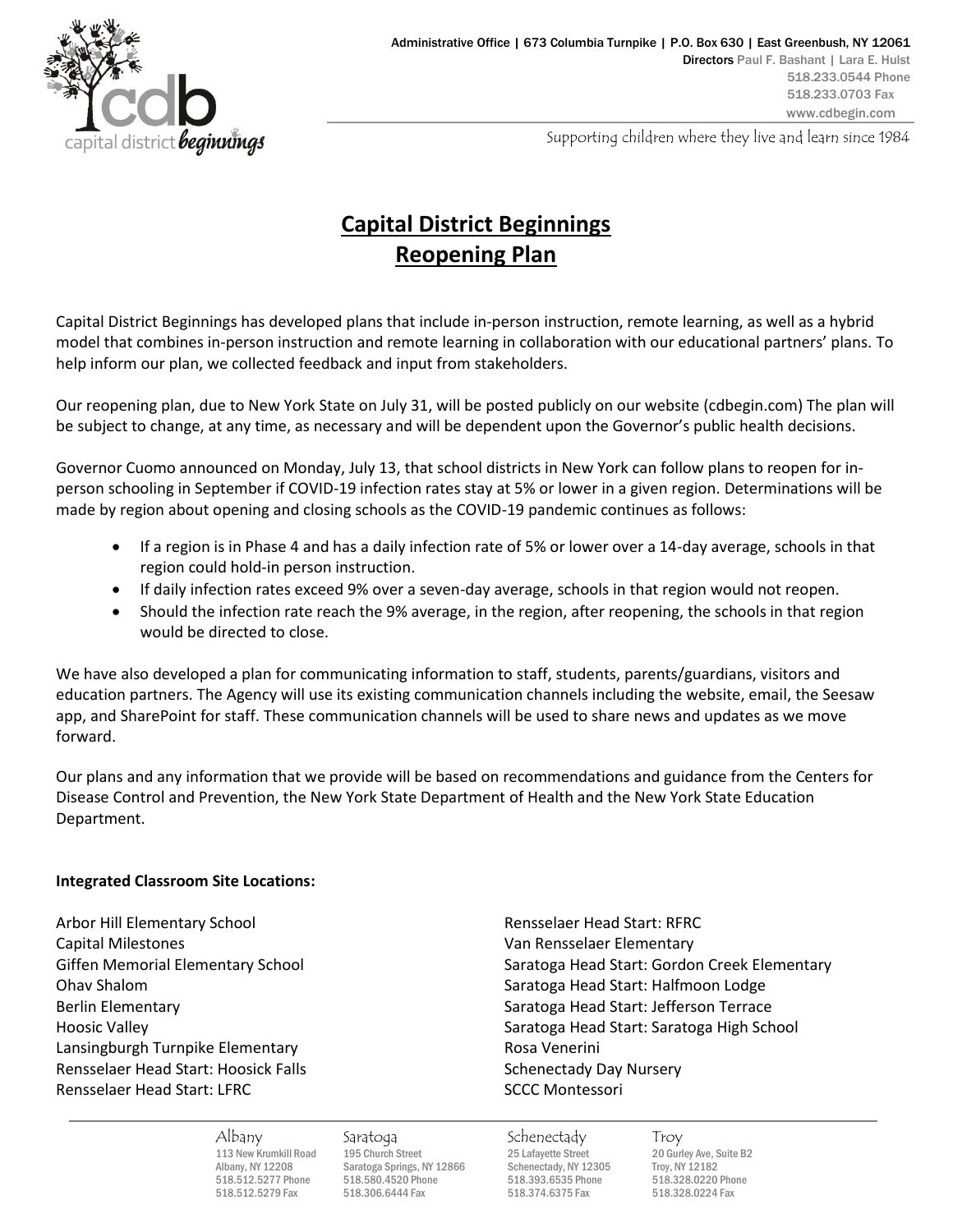## **Self-Contained Classroom Site Locations:**

*(programs operated solely by Beginnings)*

Children's Place at the Plaza Ohav Shalom St. Vincent's Lansingburgh Turnpike Elementary Rensselaer Head Start: LFRC

#### • **Communication/Family and Community Engagement**

- $\circ$  To help inform the reopening plan, Capital District Beginnings collected feedback and input from stakeholders. Surveys were developed to engage families and staff in the reopening process. Phone calls with collaborative partners were conducted to align and develop safety plans.
- o Capital District Beginnings will communicate the reopening plan and all applicable CDC (Centers for Disease Control and Infection)/DOH (Department of Health) protocols and requirements via the Agency website, emails, Seesaw app, and SharePoint intranet for staff communication. Signs will be posted referencing protocols, where applicable.
- $\circ$  All staff and students will be trained to follow the new COVID-19 protocols safely and correctly utilizing CDC guidance on hand hygiene, proper face covering wearing, social distancing, and respiratory hygiene. CDC prevention signage will be posted throughout each program as applicable.

#### • **Health and Safety**

- o DOH guidance for schools and childcare settings was utilized in determining the ability for the Agency to resume in person instruction. Group sizes are based on the guidance and ability to maintain appropriate social distance. Closure of in-person instruction standard for programs exclusively operated by Capital District Beginnings will be based on 10% of the student classroom enrollment in consultation with the local health department. Capital District Beginnings is going to follow the plans of our collaborative partners in our integrated classrooms regarding group size, social distancing, availability and use of PPE (Personal Protective Equipment) equipment, and safety protocols. For our self-contained classrooms, we will follow the guidance of CDC, OCFS (Office of Children and Family Services), DOH and SED (State Education Department).
- $\circ$  Classrooms will be arranged and activities designed to encourage social distancing, but due to the nature of the core functions of preschool special education (instruction, therapies and meeting the needs of our students), 6 feet of distance between individuals may not always be possible. Staff will be required to wear appropriate face coverings and PPE at all times.
- o To help inform the reopening plan, Capital District Beginnings collected feedback and input from stakeholders. Surveys were developed to engage families and staff in the reopening process. Phone calls with collaborative partners were conducted to align and develop safety plans.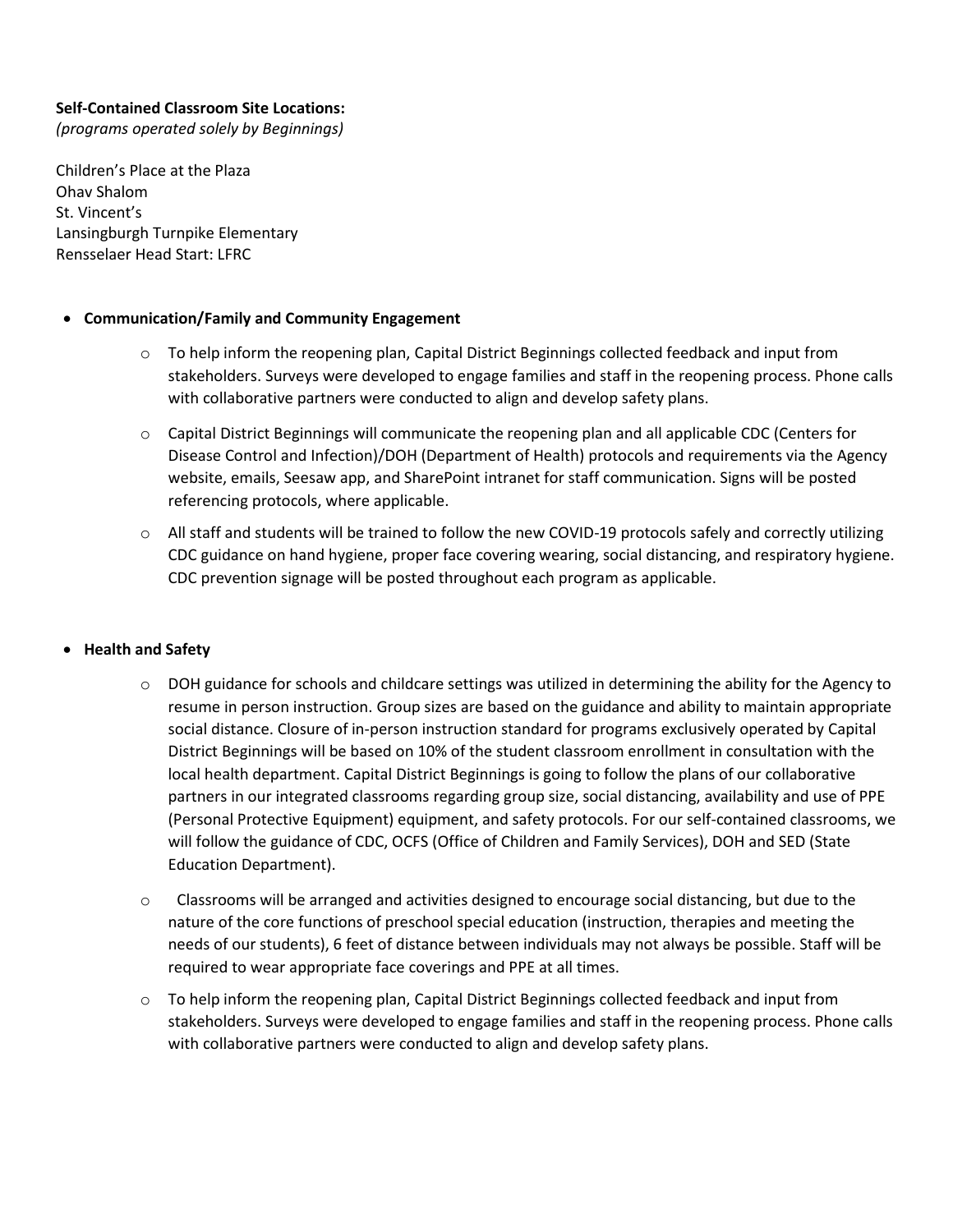- o Capital District Beginnings will communicate the reopening plan and all applicable CDC/DOH protocols and requirements via the Agency website, emails, Seesaw app, and SharePoint intranet and trainings for staff communication. Signs will be posted referencing protocols, where applicable.
- $\circ$  Capital District Beginnings Staff will be provided with a written protocol based on CDC and DOH guidance for observing signs of illness in students and staff and trained on how to identify and respond to such illness. Staff trainings will occur prior to school reopening.
- $\circ$  All staff will be required to submit an electronic health screening questionnaire to HR (Human Resources) based on CDC guidance prior to arriving to work each day. Any positive responses to the survey will require staff to receive clearance from HR, based on CDC guidelines, prior to attending work. Families will be required to periodically complete the required health screening questionnaire as well. Families will be required to check their child's temperature prior to arrival at the program. Temperature checks will also occur by trained staff, utilizing appropriate PPE, upon arrival to the program.
- o School staff will immediately report any illness of students or staff to the designated school staff at each site. In integrated programs without a nurse on site, illness will be reported to the site manager or school director/principal. In self-contained programs, the illness will be reported to Program Administrators or Directors. Students or staff exhibiting symptoms of COVID will be sent home. Parents will be directed to follow up with their healthcare provider.
- $\circ$  Anyone who has a temperature of 100°F or greater, or displays other signs of COVID related illness will be isolated from others and sent home immediately. Students will be supervised in the isolated area while awaiting transport home.
- $\circ$  Staff will review all guidelines prior to arriving at a site and adhere to all guidelines established by each site regarding entering/exiting the building and while providing therapies within the classroom/building to maintain the health and safety needs of each student and staff. In addition, all staff will be required to sign-in upon entry to the program.
- $\circ$  Visitors, guests, contractors, and vendors will be required to sign-in and complete a paper health screening upon entering the program or building. Any positive response to the screening will result in non-admittance to the program. Every effort will be made to schedule such visits outside of student program hours.
- o Families will be provided with CDC guidance on "Symptoms of Coronavirus" and instructed to keep their child home should they display any signs of illness.
- o All staff and students will be trained to follow the new COVID-19 protocols safely and correctly utilizing CDC guidance on hand hygiene, proper face covering wearing, social distancing of 6 ft whenever possible, and respiratory hygiene. CDC prevention signage will be posted throughout each program as applicable.
- o Capital District Beginnings has contacted students' families and staff to ascertain if any individual or those they live with are at high medical risk. We will work collaboratively with families and school districts to develop an individualized plan to meet the educational needs of the student in a safe manner consistent with CDC guidelines (link below). This may include provision of services through remote learning. HR will address staff accommodations based on individual situations.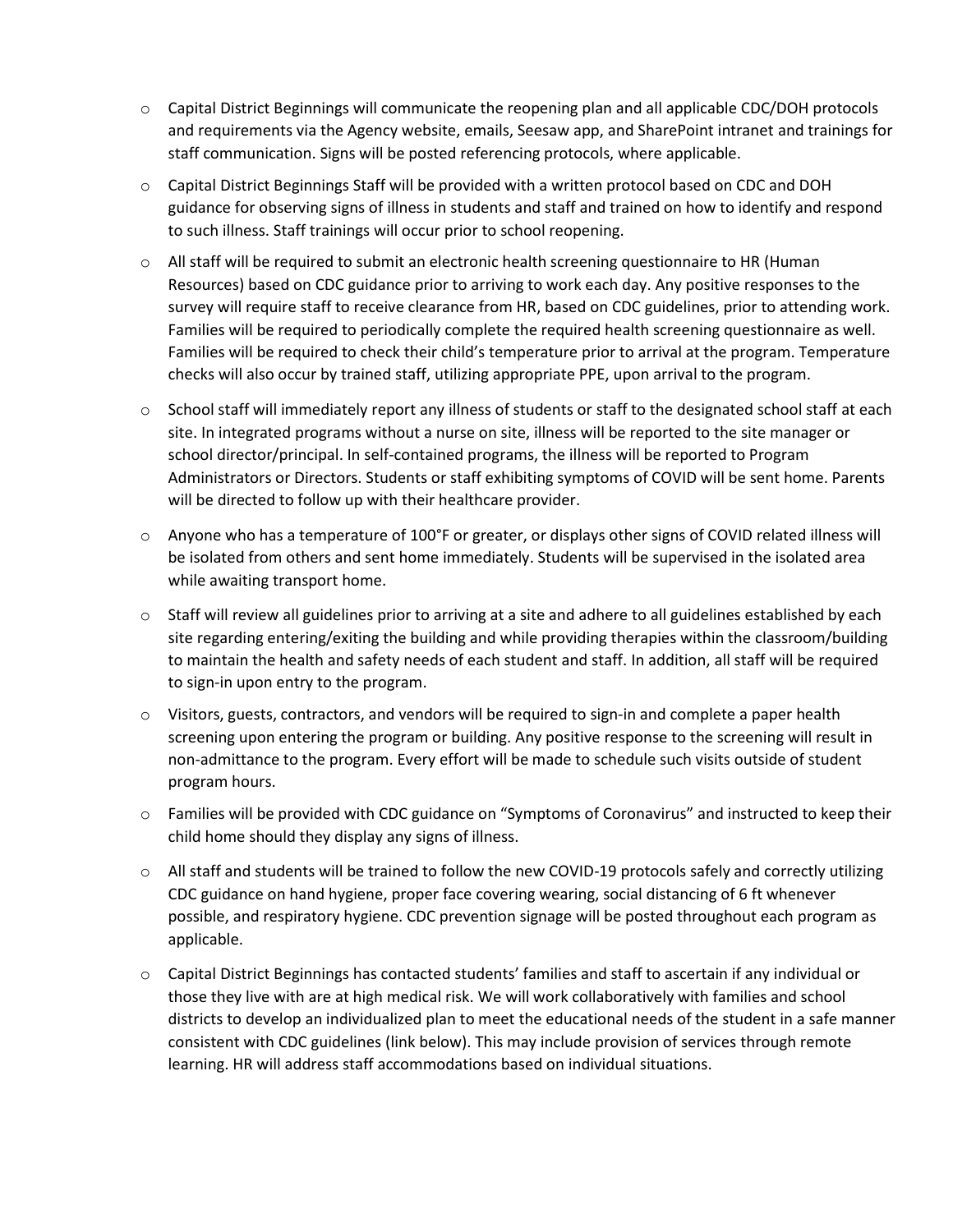[https://www.cdc.gov/coronavirus/2019-ncov/need-extra-precautions/people-at-increased](https://www.cdc.gov/coronavirus/2019-ncov/need-extra-precautions/people-at-increased-risk.html?CDC_AA_refVal=https%3A%2F%2Fwww.cdc.gov%2Fcoronavirus%2F2019-ncov%2Fneed-extra-precautions%2Fpeople-at-higher-risk.html)[risk.html?CDC\\_AA\\_refVal=https%3A%2F%2Fwww.cdc.gov%2Fcoronavirus%2F2019-ncov%2Fneed-extra](https://www.cdc.gov/coronavirus/2019-ncov/need-extra-precautions/people-at-increased-risk.html?CDC_AA_refVal=https%3A%2F%2Fwww.cdc.gov%2Fcoronavirus%2F2019-ncov%2Fneed-extra-precautions%2Fpeople-at-higher-risk.html)[precautions%2Fpeople-at-higher-risk.html](https://www.cdc.gov/coronavirus/2019-ncov/need-extra-precautions/people-at-increased-risk.html?CDC_AA_refVal=https%3A%2F%2Fwww.cdc.gov%2Fcoronavirus%2F2019-ncov%2Fneed-extra-precautions%2Fpeople-at-higher-risk.html)

- o Capital District Beginnings has a written protocol requiring all staff, students, and visitors to adhere to CDC and DOH guidance regarding the use of PPE, specifically face masks, unless medically exempt. This will be communicated via policies and signage. Capital District Beginnings teaching teams will facilitate the safe removal of masks for children when breaks are needed or in a classroom situation when masks are not necessary or must be removed. This involves a student's express need to remove a mask, during snack time and when drinking. During these times, social distancing will be ensured along with proper handwashing before mask removal using the CDC mask removal method.
- o Capital District Beginnings will purchase, maintain and provide adequate supplies of face coverings for staff and students, as well as any other appropriate PPE as necessary.
- o Capital District Beginnings' protocol for actions to be taken if there is a confirmed case of COVID-19 for a student or staff member includes immediately notifying the State and local Health Department about the case if test results are positive for COVID-19. Capital District Beginnings will follow the local Health Departments guidance on reducing further exposure and contact tracing. Staff symptom attestations, schedules, attendance registers and visitor logs are maintained daily.

Contact Tracing Procedures:<https://coronavirus.health.ny.gov/new-york-state-contact-tracing>

- o Capital District Beginnings will follow the CDC and local Health Department guidance for any students or staff diagnosed or following quarantine due to contact with a confirmed case of COVID-19. Capital District Beginnings will provide all staff with a memo detailing return to work protocols. This guidance states if a person is not diagnosed by a healthcare provider (physician, nurse practitioner, or physician assistant) with COVID-19 they can return to school:
	- If they have been diagnosed with another condition and has a healthcare provider written note stating they are clear to return to school. If a person is diagnosed with COVID-19 by a healthcare provider based on a test or their symptoms or does not get a COVID-19 test but has had symptoms, they should not be at school and should stay at home until:
		- o It has been at least ten days since the individual first had symptoms;
		- $\circ$  It has been at least three days since the individual has had a fever (without using fever reducing medicine); and
		- $\circ$  It has been at least three days since the individual's symptoms improved, including cough and shortness of breath.
	- Once there is no fever, without the use of fever reducing medicines, and they have felt well for 24 hours

The CDC provides specific guidance for individuals who are on home isolation regarding when the isolation may end. Discontinuation of Isolation for Persons with COVID-19 Not in Healthcare Settings. CDC recommendations for discontinuing isolation in persons known to be infected with COVID-19.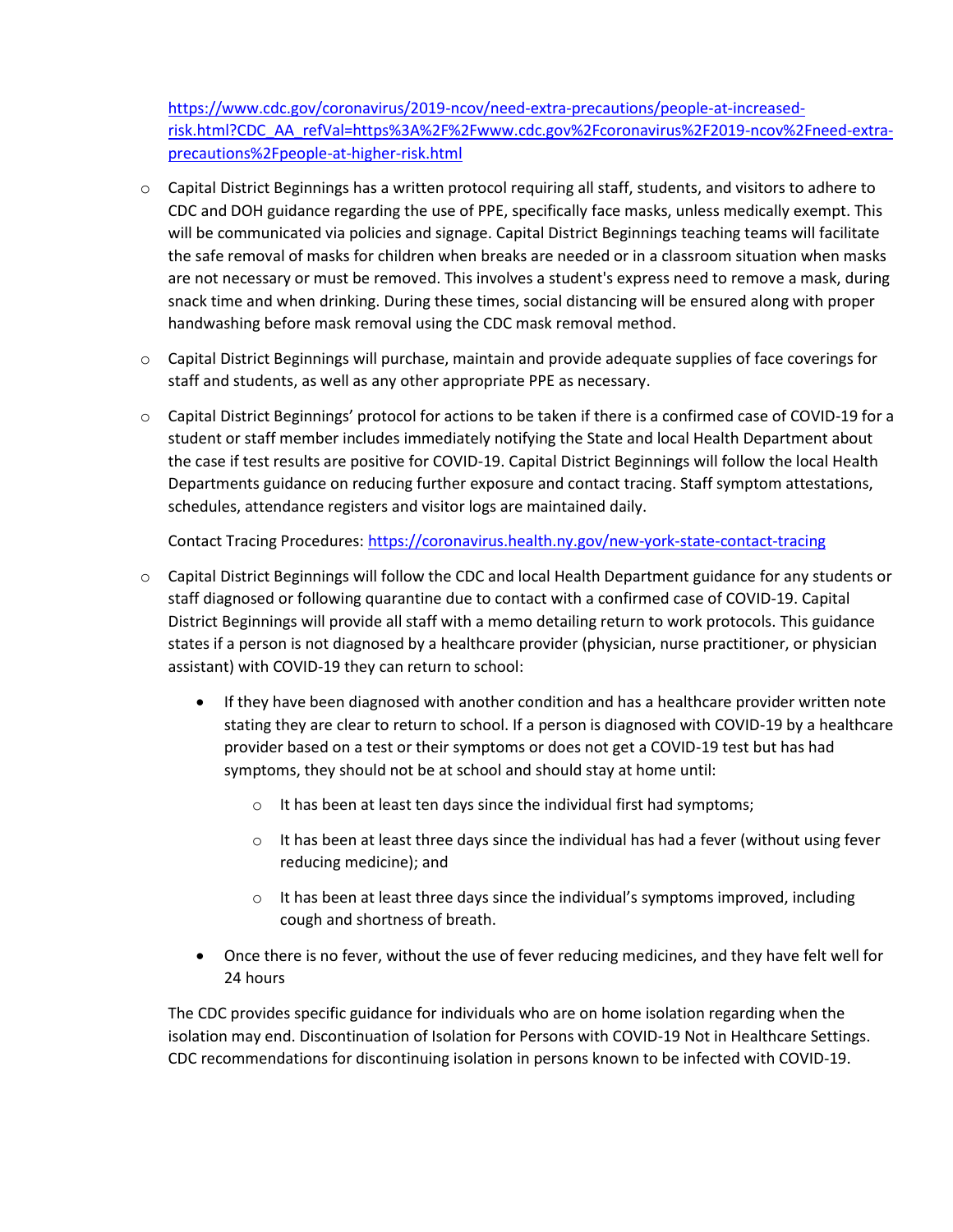Interim Guidance for Public and Private Employees Returning to Work Following COVID-19 Infection or Exposure:

[https://coronavirus.health.ny.gov/system/files/documents/2020/06/doh\\_covid19\\_publicprivateemploy](https://coronavirus.health.ny.gov/system/files/documents/2020/06/doh_covid19_publicprivateemployeereturntowork_053120.pdf) [eereturntowork\\_053120.pdf](https://coronavirus.health.ny.gov/system/files/documents/2020/06/doh_covid19_publicprivateemployeereturntowork_053120.pdf)

- o Capital District Beginnings has procedures in place to clean and disinfect schools according to CDC guidelines. Capital District Beginnings staff will use soap and water along with a CDC approved disinfectant spray on a routine basis. Most surfaces and objects will just need normal routine cleaning. Frequently touched surfaces and objects like light switches and doorknobs, tables, chairs and learning materials will need to be cleaned and then disinfected after use and at regular daily intervals to further reduce the risk of germs on surfaces and objects.
	- First, clean the surface or object with soap and water.
	- Then, disinfect using an EPA (Environmental Protection Agency)-approved disinfectant.
	- If an EPA-approved disinfectant is unavailable, the CDC indicates that you can use 1/3 cup of bleach added to 1 gallon of water, or 70% alcohol solutions to disinfect. Do not mix bleach or other cleaning and disinfection products together. Bleach solutions will be effective for disinfection up to 24 hours. Spray bottles will be marked with time and date that the solution was made. Find additional information at CDC's website on Cleaning and Disinfecting Your Facility.

Capital District Beginnings classroom teams will identify items to be removed from classrooms to reduce frequent handling or contact from multiple people. Soft and porous materials, such as area rugs and seating, may be removed or stored to reduce the challenges with cleaning and disinfecting them. Some surfaces only need to be cleaned with soap and water. For example, surfaces and objects that are not frequently touched should be cleaned and do not require additional disinfection.

Find more information on cleaning and disinfection toys and other surfaces in the childcare program setting at CDC's Guidance for Childcare Programs that Remain Open.

- $\circ$  School safety drills will be conducted per guidelines using modifications to ensure social distancing and PPE wearing protocols.
- o Capital District Beginnings has initially designated HR as their COVID 19 safety coordinator whose responsibilities include continuous compliance with all aspects of the school's reopening plan, as well as any phased-in reopening activities necessary to allow for operational issues to be resolved before activities return to normal or "new normal" levels, and will monitor the CDC website for any updates.

# • **Child Nutrition**

 $\circ$  In order to maintain a safe environment for students with food allergies, protocols will be implemented in the classroom to ensure students are not exposed to those allergens. Students with allergies will have health safety plans as required. Cleaning protocols will be implemented to ensure all classroom surfaces that are utilized during meals are not contaminated with allergens.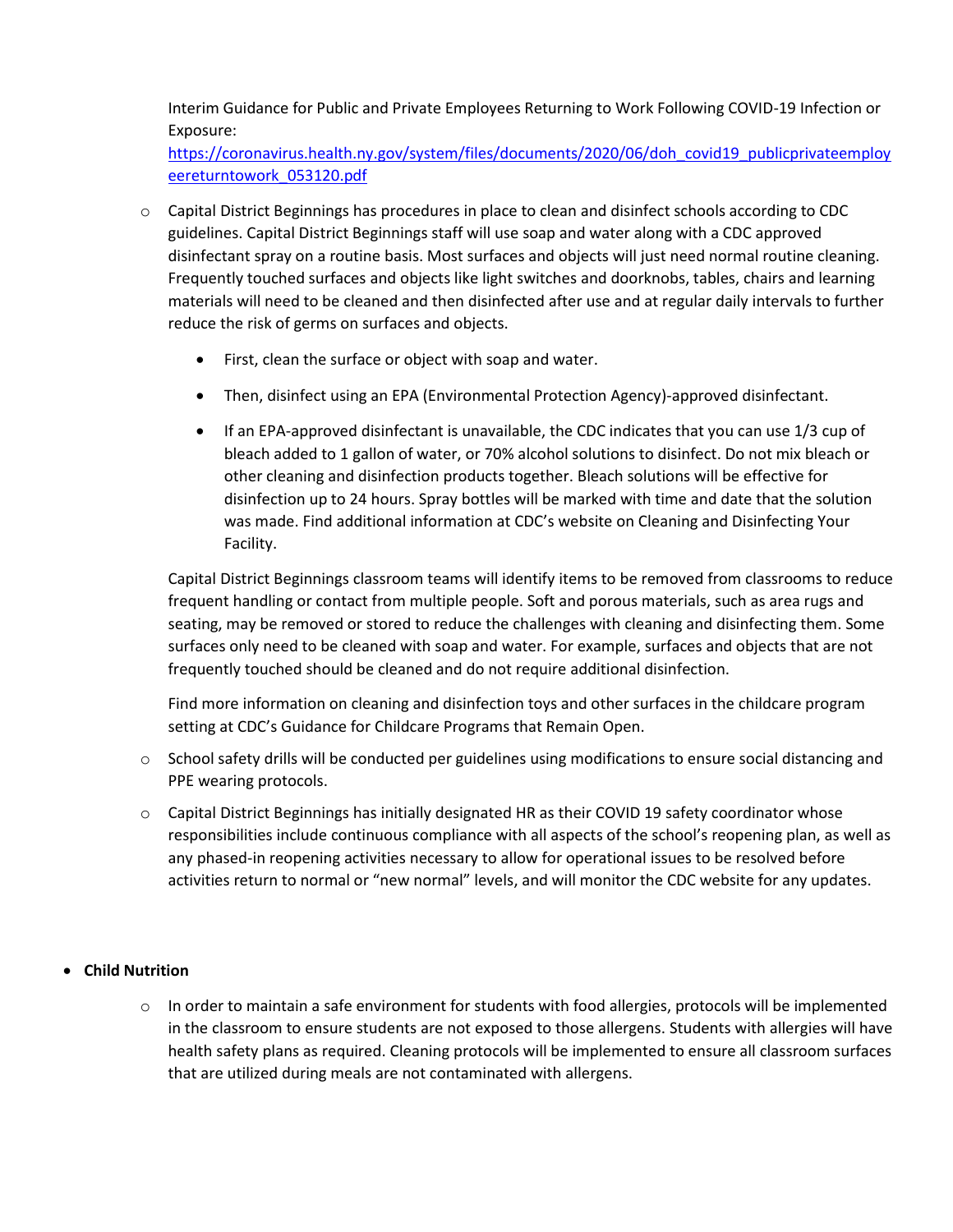- $\circ$  Classroom staff will build hand hygiene into their classroom schedules before and after eating. Care will be taken to ensure children do not stand closer than 6 feet while washing their hands. Child appropriate posters and visual schedules will be used to promote appropriate hand hygiene. Anytime food is consumed, children will be supervised so that they do not share food or beverages.
- $\circ$  Students will be seated at least 6 feet apart while consuming meals. In the event this distance cannot be achieved physical barriers will be considered if other alternatives are not available.

## • **Transportation**

o Counties are responsible for providing bussing for children with special needs. Students arriving by bus are screened on-site at the time of arrival. Any child presenting symptoms will be cared for in a quarantine area. Children presenting with any symptoms are not permitted to be on the bus. Parents will need to arrange for the child to be picked up right away. Parents will be informed with regard to return to school requirements for the following day. Parents/guardians need to do an at-home health screen each day to prevent children with signs of illness from arriving at the program location. Parents/guardians are required to ensure their child is not experiencing any signs of COVID-19 and do not have a fever of 100°F or more prior to boarding their method of transportation to program. Parents and caregivers will follow specific procedures for drop-off and pick-up on site. For our selfcontained classrooms, families will remain outside and staff will meet them at the door. Staff will conduct a health screening before the child is permitted to enter the program. No outside visitors will be permitted into the classroom. Children will be brought to wash their hands upon arrival and exiting the program.

#### • **Social Emotional Well-Being**

- o Capital District Beginnings School Psychologists and Social Workers will utilize SED, DOH and CDC resources to support staff and students by providing resources and referrals to address mental health, behavioral, and emotional support needs. Collaboration with our integrated partners and local agencies will be utilized to create a support system which will be accessible through all phases of instruction.
- $\circ$  Staff will be provided with professional development opportunities which will include how to talk with and support students regarding the COVID-19 public health emergency on an on-going basis. Supports for developing coping and resilience skills for students, faculty and staff will be provided.
- $\circ$  For students, there will be emphasis on maintaining daily routines and structure, both in-person and remotely. Teaching of social skills, coping strategies, and self-regulation will be highlighted in our classrooms through varying Pyramid Model and PBIS practices. Upon reopening, ongoing assessment of children's needs and their acclimation to the classroom setting and peers will occur on an as needed, individual basis. Collaboration with our integrated partners and local agencies will assist in creating this support system through instruction.
- $\circ$  For families, information and resources will be made available based on individual needs. This guidance will be gathered from various sources, such as the CDC, NYSED, The National Association of School Psychologists (NASP), The National Association of Social Workers (NASW), The Center on Positive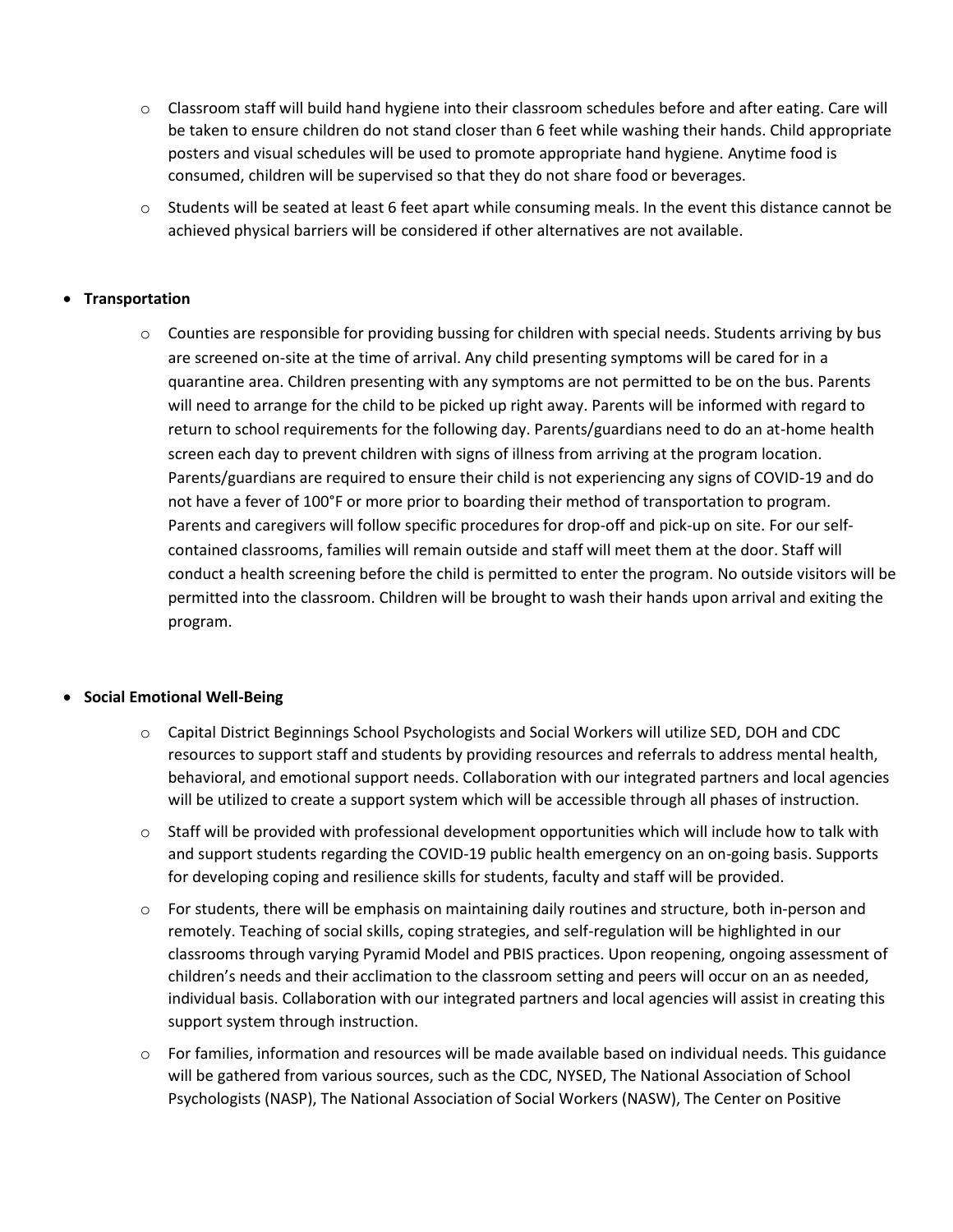Behavioral Interventions and Supports (PBIS), the Pyramid Model Consortium, and the New York State Parent Portal (NYS Parenting).

o For teachers and staff, opportunities for trainings regarding the impact that an event such as COVID-19 can have on individual student functioning, trainings and webinars regarding social-emotional functioning, trauma-responsive practices, mindfulness practices, self-care assessments, among other tools and resources, will be made available as needed to assist them as they navigate through reopening. Teachers and staff have access to the Capital Employee Assistance Program (EAP) which is a voluntary, work-based program that offers free and confidential assessments, short-term counseling, referrals, and follow-up services for employees and their families. Available services include personal issues, stress, balancing work and family, among other important areas. School Psychologists and Social Workers will engage in conversations with staff and administrators on an as-needed basis to ensure equitable educational opportunities for all students. Consultation skills can be utilized to assist teachers, therapists, and collaborators who need support in differentiating instruction for in-person and remote SEL (Social Emotional Learning) opportunities.

## • **School Schedules**

- $\circ$  The school schedule planned for implementation at the beginning of the 2020-2021 school year and any contingent scheduling models considered will be in collaboration with Capital District Beginnings integrated partners. For programs operated solely by Beginnings, the following models were considered: "in person", hybrid model, and remote learning model. We will plan for a hybrid approach based upon the needs of the student population, families, and staff. This model will include in-person instruction in addition to remote learning using technology platforms such as Seesaw for Schools and Zoom. In addition, learning materials and educational activities will be sent home to work on reinforcement and carryover of IEP goals. Flexibility in adapting service delivery will take place in order to adapt to the needs and skills of the students, changing health considerations, equity, capacity, social distancing, PPE, feasibility, and learning considerations.
- $\circ$  Capital Beginnings students who are enrolled in our integrated classrooms with community partners (School Districts/UPK (Universal Pre-Kindergarten), EPK (Expanded Pre-Kindergarten), CEO (Commission on Economic Opportunity)/Head Start, and Daycares) will follow our partner's schedules. Please visit our website for links to our partners' programming information. Staff will communicate with families to help them to understand the schedule and any changes that may take place due to changing resources and health conditions.
- $\circ$  In planning to meet the needs of the children attending the self-contained classrooms operated solely by Capital District Beginnings, the decision was made to offer a hybrid model. The self-contained programs will be broken down into smaller cohorts to allow for proper social distancing and a more natural early childhood learning experience. We will be dividing the classroom group into an A and B group. The A group will attend school in-person on Mondays and Tuesdays and receive remote learning instruction Wednesday, Thursday and Friday. The B group will attend school in person on Thursdays and Fridays and receive remote learning instruction on Mondays, Tuesdays and Wednesdays. Wednesday will be a day for staff to deep clean and sanitize the classroom, clean and sanitize toys and learning materials for the next cohort and reach out to families. Due to the needs of the children in these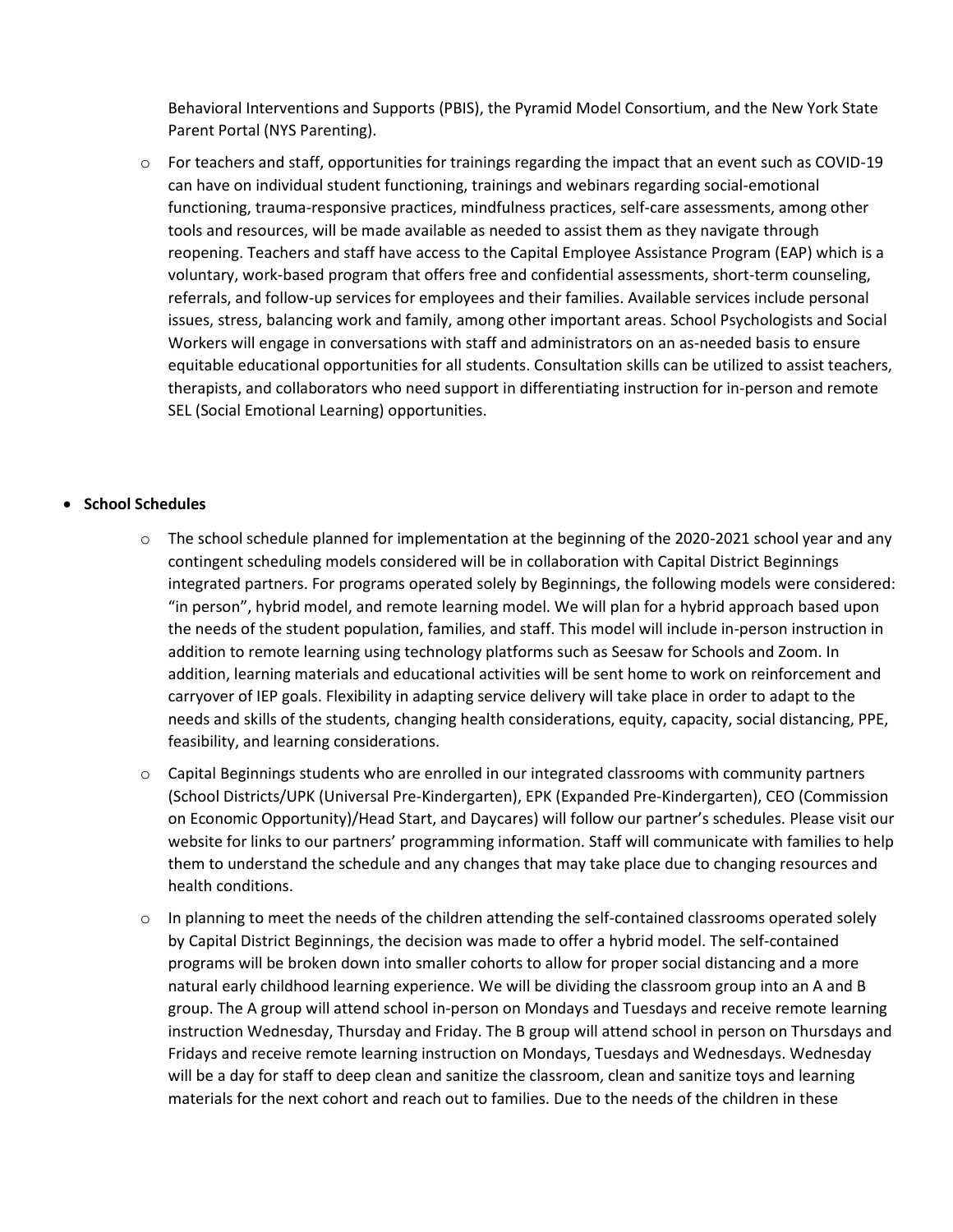classrooms, every effort will be made to encourage the use of masks by children when not properly socially distanced. If a student wears a mask, they should be provided with mask breaks and take them off when eating or when they can be socially distant. Students and staff are expected to bring their own masks daily, however, the school will have masks available in case one is lost, soiled, or otherwise unusable.

 $\circ$  Clear communication and connection with families will be a critical aspect of the Capital District Beginnings self-contained classroom learning plan. Staff will emphasize carryover of learning activities presented in the classroom and adapt them for family's use in the home. For example, the teacher may use a First/Then visual schedule in the classroom to teach and reinforce skills such as washing hands before snack. In collaboration with the family, the staff may develop similar materials to be used in the home, model and teach families how to use the materials and receive feedback about how it is going. Priority will be given to learning activities that promote health and safety such as washing hands and wearing a mask, as well as family priorities. Multiple modalities will be used to promote carryover. On days that children are not in the classroom, they may participate in classroom activities presented on SeeSaw for Schools (circle time, music time), use learning activities that have been sent home (for example: looking at a social story with photographs about the child going to school, taking part in a reciprocal game- rolling a ball back and forth, tapping their chest to indicate "my turn"), or participate in a teletherapy session to work on goals identified by their IEP. By participating in these distance learning opportunities regularly, this will build the child's ability to access remote learning, in case service delivery needs to change due to changing health considerations for the child, family or classroom.

#### • **Attendance and Chronic Absenteeism**

- $\circ$  Capital District Beginnings will use multiple modalities including telephonic, electronic, and mail delivery to communicate and establish attendance with all families. In the event that those modalities are not successful, Capital District Beginnings will utilize text communication to arrange subsequent phone contact and/or seek out adults in the school who have established a connection with the student and/or family.
- $\circ$  A parent survey will be used to establish how each student plans to access their educational program. Options may include in-person, hybrid and remote learning access and will be based on directives from the DOH, SED and the Governor.
- o Capital District Beginnings will take into consideration parent schedules, availability of technology, or other barriers that may preclude a student from connecting with teachers at a certain time and create a workable schedule and address barriers to ensure the child is able to participate.
- o Capital District Beginnings will continue to document attendance daily via EnterClaims regardless of the delivery method (in-person, hybrid, remote learning). Capital District Beginnings will follow established school district and county protocols for collecting and submitting attendance. For both in-person and remote learning attendance, teachers will contact families of students who are absent to determine the reason, provide support and document in the child's file. Multiple modalities will be used to reach out to families and document those who have not been responsive: email, phone, texting and mail. Capital District Beginnings will report chronic absences to the district and/or County based on established protocols (3 consecutive absences). Education teams will collaborate with CPSE (Committee on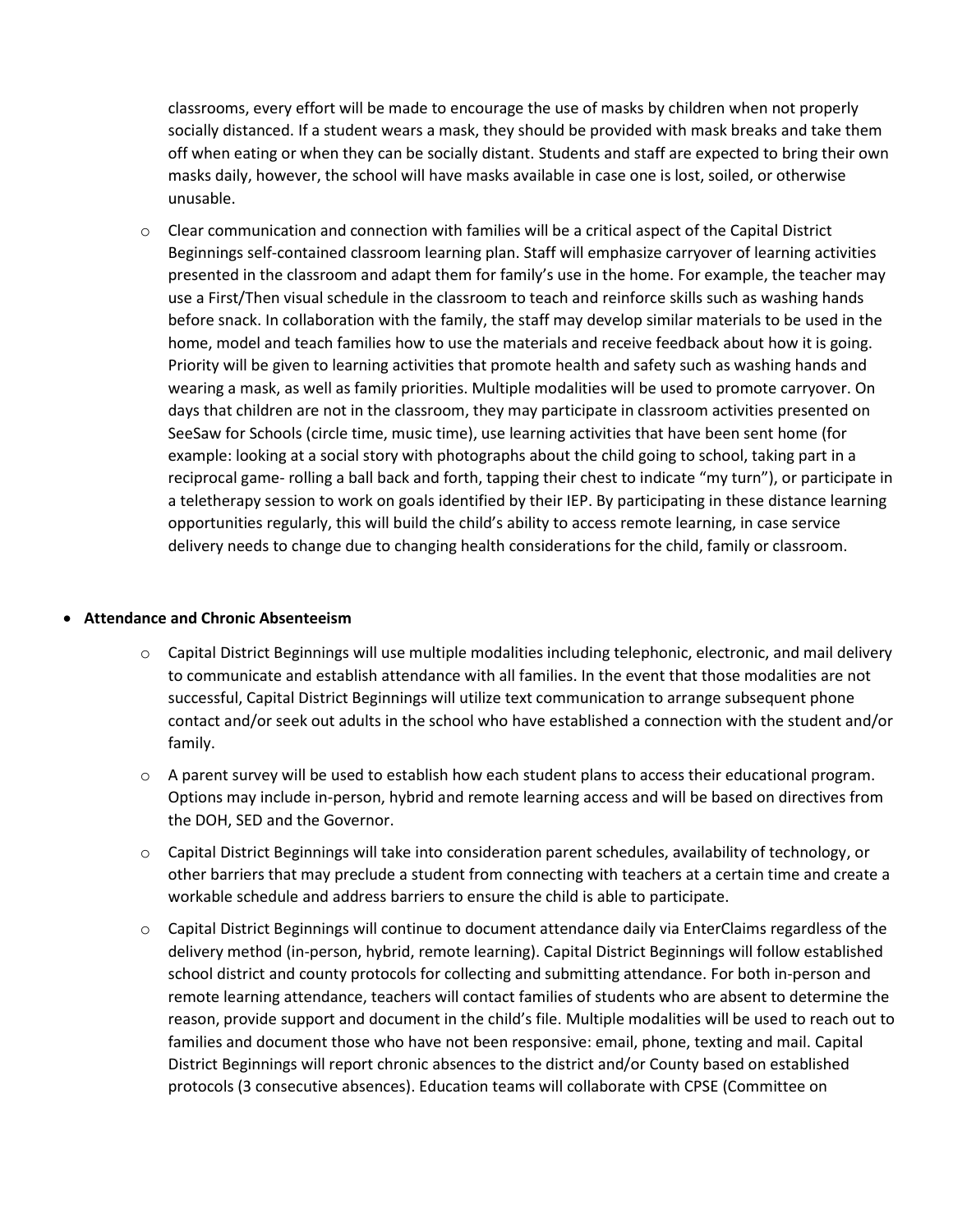Preschool Special Education)/CSE (Committee on Special Education) chairpersons when this outreach has been unsuccessful.

- o For remote learning, teachers will track attendance using the Seesaw class app or other designated remote learning platform established by the collaborative educational partner and attendance will be entered into EnterClaims. Instructions on how to access the Seesaw app will be provided to each family prior to the start of the school year. For families who are unable to access these apps/platforms, attendance will be established and maintained by any method available to the family (determined via survey) including email, and phone communication of distance learning activities. Classroom based related service providers will establish an appropriate platform (Doxy.me, Zoom, Google Meets) to provide remote learning therapy sessions prior to the start of the school year. Attendance for those sessions will be entered into EnterClaims according to IEP frequencies. Instructions and links to access the remote learning platform will be provided prior to the start of services.
- $\circ$  Capital District Beginnings will provide information regarding attendance to families in the family's dominant language.
- o Capital District Beginnings will maintain their procedures as a mandated reporter and communicate all excessive absences to the school districts for appropriate follow up.

#### • **Technology and Connectivity**

- o Capital District Beginnings' reopening plans includes information from surveys conducted to gain knowledge of the equipment, the tools and the resources available to staff, and the knowledge of the level of access to devices and highspeed broadband that all teachers/staff have and need in their places of residence. Capital District Beginnings will have knowledge of the level of access to devices and highspeed broadband of all students through surveys to families. This data will be used in the event of hybrid or distance education.
- o Capital District Beginnings' reopening plan will (make efforts to) address the needs of ensuring devices and internet access to students and teachers who currently do not have sufficient access. Capital District Beginnings will work with CPSE/CSE to problem solve issues with access to electronic devices to support their remote learning at home. Capital District Beginnings has purchased and distributed laptops and/or tablets to all staff. This equipment supports connectivity for therapy or classroom meetings, program interactions with teachers, and communication exchanges with student's families. HR has also put a check-in system in place, through TEAMS, to account for staff availability.
- $\circ$  In the event that a remote learning or hybrid model is necessary, Capital District Beginnings' reopening plan will include and provide multiple ways for students to participate in learning and demonstrate mastery of Learning Standards through these remote learning or blended models. Students will be provided with personalized learning opportunities, with multiple ways to participate in learning and to demonstrate mastery of Learning Standards, including: on-line activities using Seesaw for Schools, video Teletherapy sessions, and multi-modality means of communication with families. Mailed home packets of activities and materials will also be supplied, especially if students do not yet have sufficient access to devices and/or high-speed internet.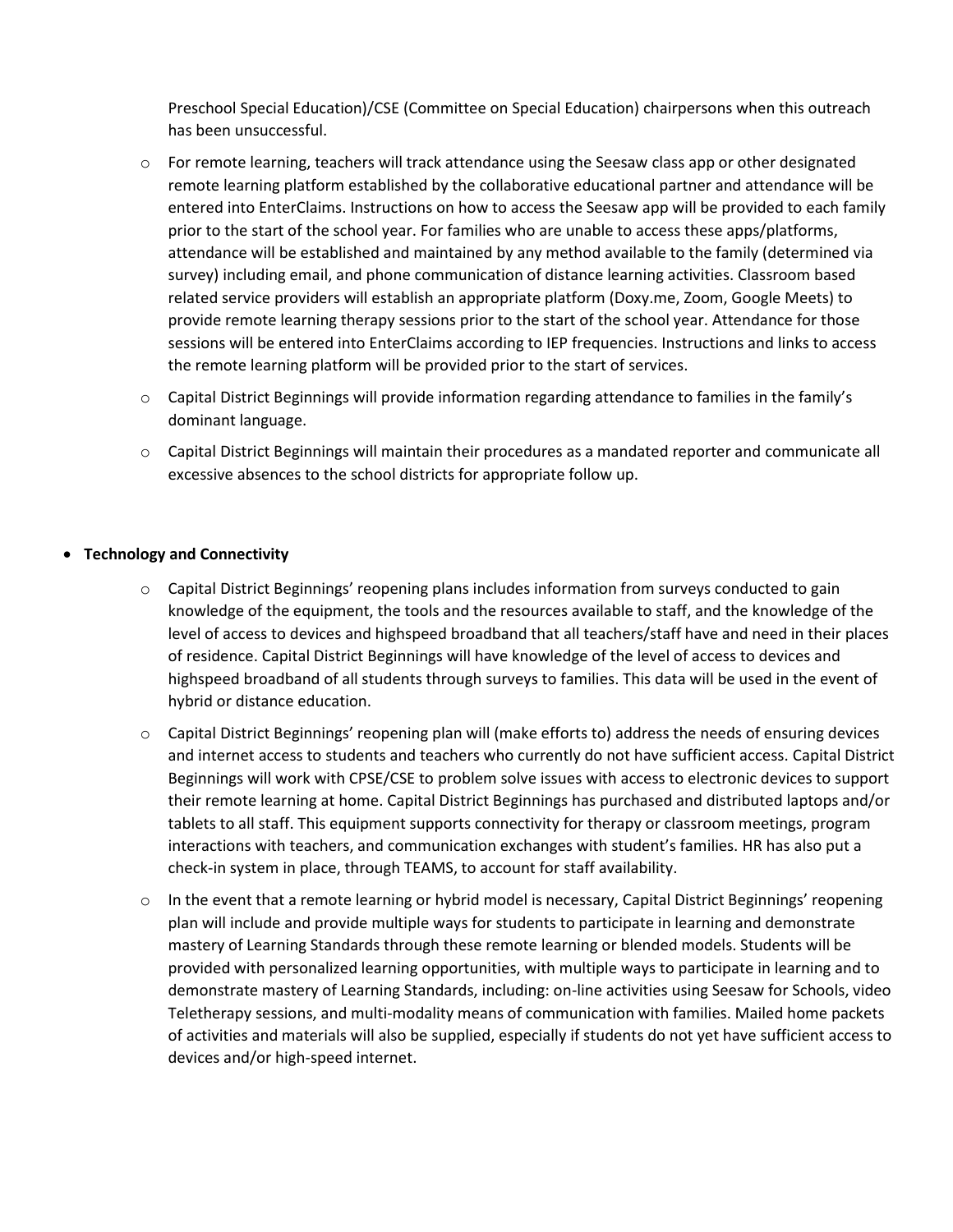#### • **Teaching and Learning**

- $\circ$  Capital District Beginnings' plan includes a continuity of learning plan for in-person, hybrid and remote learning. As we collaborate and partner with school districts, in person or hybrid instruction for our integrated classrooms will follow our collaborating partners' reopening plan. Beginnings will take into consideration the needs of students with IEPs, in accordance with the LEAs (Local Educational Agency) policies and procedures. Links to our partners' webpages will be included on our website.
- $\circ$  In person instruction for our self-contained programs will be a hybrid model and will follow DOH, SED and CDC guidance. Groups will be divided into cohort Group A and B. Group A will attend in person on Mondays and Tuesdays and receive remote learning instruction on Wednesdays, Thursdays and Fridays. Group B will attend in person on Thursdays and Fridays and receive remote learning instruction on Mondays, Tuesdays and Wednesdays. On Wednesdays, teachers will sanitize materials, communicate with families and plan instruction. Young children learn best while engaged in hands-on learning opportunities. Children learning through an in-person model will learn using individual materials, individual learning bins, and learning areas sanitized after each use. Early learning activities for young learners continue, but in accordance with required health and safety practices. All materials are sanitized to prevent spread in accordance with current health and safety guidelines. Activities are designed to minimize child to child contact.
- $\circ$  If education is provided in person, the curriculum will be aligned with NYS (New York State) Learning Standards. If education is provided through remote learning, the Agency-wide tool for instruction is Seesaw for Schools which allows for tracking of goals aligned with NYS Learning Standards.
- $\circ$  If there are closures due to a COVID outbreak, continuity of learning will be provided using a variety of distance education methods including Seesaw for Schools, video calls, and learning packets sent home via mail. Teaching teams will establish schedules which may include teletherapy or video sessions with students. In self-contained classrooms, teaching teams will also connect with students and families by using Seesaw for Schools to provide materials/activities and receive responses/feedback. Regardless of delivery method, instruction will include opportunities for regular and substantive interaction between students and teaching teams.
- $\circ$  Instruction, whether provided in-person or through remote learning, will be accessible to all students and aligned with the NYS Learning Standards. If there is a change in instruction from in-person to remote learning due to closures there will be a continuity of education for all students via remote learning. If using a distance education model, a mechanism will be provided for students to interact "face-to-face" with their teacher, therapists, and other students using a remote learning communication platform such as Zoom.
- $\circ$  In-person, remote learning, and hybrid learning/therapy models provide continuity of learning based on curriculum and learning standards as well as therapy services based on a child's IFSP/IEP. Progress monitoring continues, for all models, and includes the family in establishing and developing goal focused activities and practices that facilitate progress. Young children learn best while engaged in hands-on learning opportunities. Children learning through an in-person model will learn using individual materials, individual learning bins, learning areas sanitized after each use, and in small groups with clear barriers. Early learning activities for young learners continue, but in accordance with required health and safety practices. All materials are sanitized to prevent spread in accordance with current health and safety guidelines. Activities are designed to minimize child to child contact.